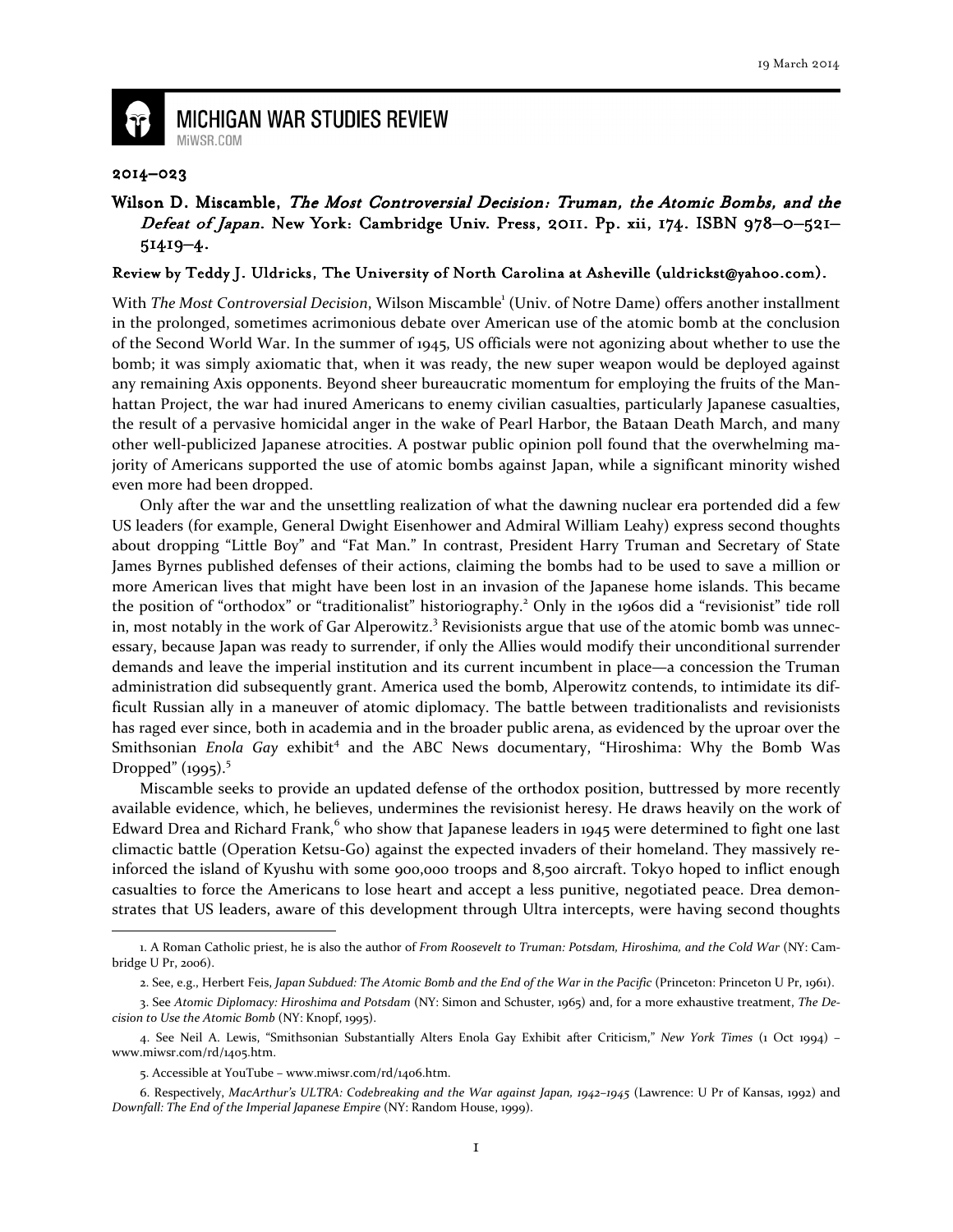about the planned invasion of Kyushu (Operation Olympic). Frank shows that the Japanese army high command refused to accept peace terms that included occupation of the home islands, Allied supervision of war crimes trials, the disarmament of Japan, changes in the existing anti-democratic political system which gave the military veto power over government decisions, or the complete loss of Japan's overseas empire in short, any terms that were agreeable to the Allies. It was not merely the Truman administration's refusal to guarantee preservation of the imperial throne that blocked the way to a mutually satisfactory peace. In this sense, Miscamble has subtracted an important element from the revisionist interpretation.

According to Miscamble, the unwillingness of Truman and Byrnes to modify their unconditional surrender demand and their readiness to use the A-bomb had much more to do with military necessity and domestic politics than any grand geopolitical strategy regarding the Soviet Union. Byrnes clearly saw that "retreating from unconditional surrender terms might be exploited by the Japanese as a sign of American war weariness and cause a political firestorm among a public that held no love for Japan or its ruler. On the other hand not taking advantage of measures that might bring the war to a speedy end and prevent further American casualties would leave him and Truman vulnerable to harsh criticism. From Byrnes's perspective using the atomic bomb addressed both dangers" (65).

Frank and now Miscamble argue that only the atomic immolation of Hiroshima and Nagasaki finally impelled the weak and irresolute Emperor Hirohito to ignore the objections of his military commanders and make his "sacred decision" to accept a slightly modified version of the Potsdam Declaration peace terms. Here the author's argument is less convincing. Tsuyoshi Hasegawa has maintained, using newly available Japanese documents, that the Soviet entrance into the Pacific War, not the atomic bombs, led Hirohito and his countrymen to "bear the unbearable."7 Similarly, US Navy and Air Force commanders were convinced their blockade and conventional bombing operations were on the verge of forcing the enemy to surrender. Japan, cut off from its rich overseas empire, was running short of fuel, food, and other commodities essential to its war effort.

Would Japan have surrendered even if the United States had not dropped the atomic bombs? If yes, then it may not be true that "Japan most certainly would have fought on considerably longer…" (113). In making this best-case analysis of Operation Ketsu-Go, the author ignores Drea's judgment that the Japanese could not have stopped a determined American invasion, even though they might have inflicted many thousands of casualties on their adversary.<sup>8</sup> Hirohito himself had concluded that Japan's army lacked the resources to fend off the enemy.

Even if the A-bombs were not used solely to gain leverage against the USSR, as Alperowitz and other revisionists argue, that does not mean there was no atomic diplomacy whatever. Truman clearly contrived to postpone the Potsdam summit until after the successful Alamogordo A-bomb test, a critical fact overlooked by Miscamble, who depicts Truman as a somewhat naïve continuer of President Roosevelt's policies: "Like his predecessor he expected to work in collaboration with the wartime allies in shaping the postwar international structure" (26–27). Where is the Missouri senator who famously said after Hitler launched Operation Barbarossa, "If we see that Germany is winning we ought to help Russia and if Russia is winning we ought to help Germany, and that way let them kill as many as possible."<sup>9</sup> Certainly, US possession of atomic weapons allowed Truman and Secretary Byrnes to stop pleading for Soviet action in the Far East, now seen as altogether undesirable. Some have argued that the second atomic bomb was dropped so soon after the first specifically to force a quick Japanese surrender, thereby precluding the Soviets from seizing Manchuria and Stalin from playing any role in the occupation of Japan.<sup>10</sup> Truman said more than once that the bomb gave him a new sense of confidence, especially in dealing with the Russians.

 $\overline{\phantom{0}}$ 

<sup>7.</sup> Racing the Enemy: Stalin, Truman, and the Surrender of Japan (Cambridge: Harvard U Pr, 2005).

<sup>8.</sup> MacArthur's ULTRA (note 6 above) 218.

<sup>9.</sup> NY Times (24 June 1941).

<sup>10.</sup> See Campbell Craig and Sergey Radchenko, The Atomic Bomb and the Origins of the Cold War (New Haven: Yale U Pr, 2008) 88–89.